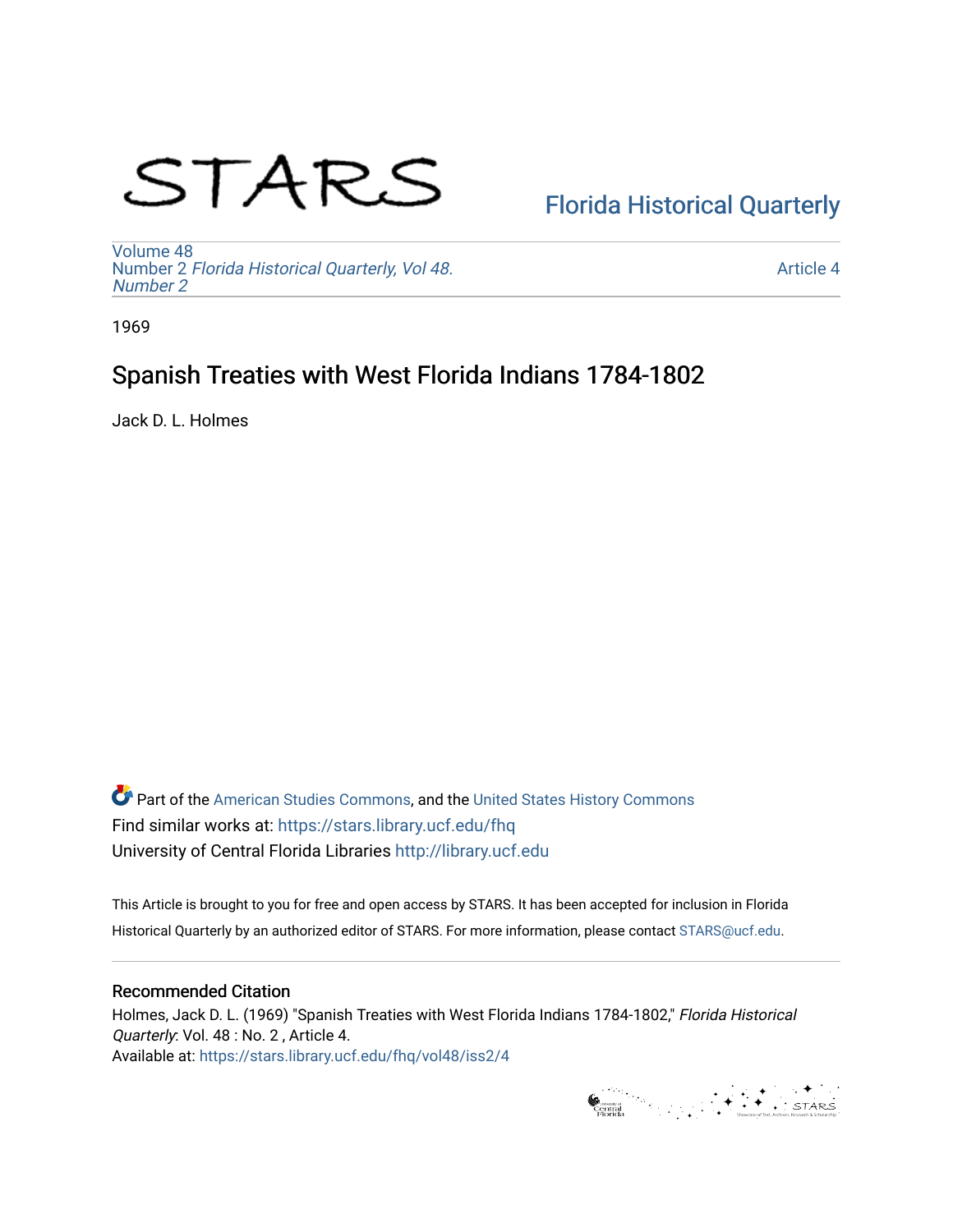# SPANISH TREATIES WITH WEST FLORIDA INDIANS, 1784-1802

*by* JACK D. L. HOLMES \*

*"'For Indians will attach themselves to & Serve them best who Supply their Necessities."* <sup>1</sup>

**W**/HEN BERNARDO DE GALVEZ raised the lion-and-castle banner over Pensacola in 1781, British rule in West Florida came to a close and the Gulf of Mexico was again a Spanish sea. Keeping it thus was another matter, however, for the young and restless nation to the north was expansionist minded. One of the keys to Spanish defense of Louisiana and West Florida was the presence of 20,000 Indians whose friendship and support would determine who would control the area. Spanish governors and commandants signed various treaties with these Indians between 1784 and 1802. Basically, there were two types of treaties: defensive alliances for mutual protection against foreign encroachment, and treaties which ceded small bits of territory upon which Spain erected fortifications and warehouses from which to supply the Indians with trade goods.

The first treaty came as a result of Indian initiative. Alexander McGillivray, the son of a Scotch trader and a prominent Creek squaw, wrote the commandant of Pensacola on behalf of the Talapuche (Tallapoosa) segment of the Creek nation seeking Spanish protection for Indian lands against the tide of American frontiersmen already crossing the mountains toward tribal hunting lands. McGillivray had supported England during the American Revolution and now he was turning to Spain.

The Pensacola Congress took place from May 30 to June 1, 1784. McGillivray represented the Indians, and Spain was repre-

<sup>\*</sup> Mr. Holmes is professor of history at the University of Alabama in Birmingham. This paper was read at the Florida Historical Society meeting in Pensacola, May 9, 1969.

<sup>1.</sup> Alexander McGillivray to Arturo O'Neill, Little Tallassie, January 1, 1784, quoted in John Walton Caughey, *McGillivray of the Creeks*

<sup>(</sup>Norman, Oklahoma, 1938), 65. 2. *Ibid.,* xv-xvi, 24-25; Charles Gayarre, *History of Louisiana, the Spanish Domination* (New York, 1854), 157-60.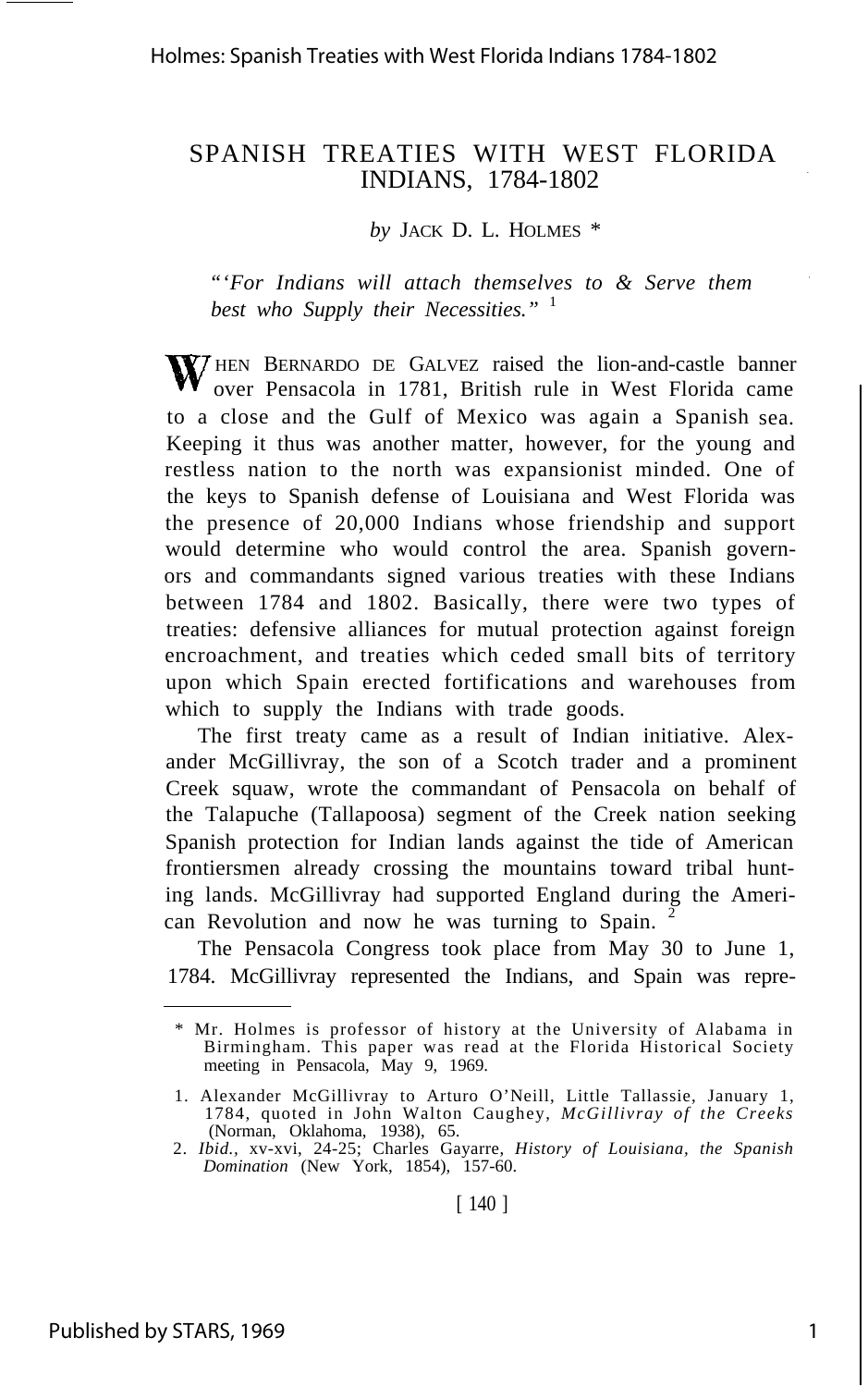sented by acting Governor-General Esteban Miro; Martin Navarro, Spanish intendant of Louisiana and West Florida; and Colonel Arturo O'Neill, commandant of Pensacola. Thirteen articles were discussed in turn and Sewanee and Talapuche chiefs agreed to accept all of them. The treaty signed on June 1 established a defensive alliance between Spain and these Indians, who promised to "Maintain an Inviolable Peace and fidelity" toward Spain and with other tribes. They promised to sacrifice their lives in defending Spanish territory if called upon and to render obedience to Spanish orders and regulations. No stranger who urged an attack against Spain was to be permitted in their villages, and if any appeared they were to be arrested and sent to Pensacola under guard. The Indians promised not to give sanctuary to deserters or Negro slaves, and runaways presently in the Talapuche villages were to be returned to Spanish authorities. The Indians promised not to commit depredations or robberies against settlers, to discourage horse and cattle thefts, and agreed to return all stolen property to the rightful owners. If an Indian should slay a Spaniard, the tribe would execute the murderer and turn his head over to the Spanish commandant. If a Spaniard should kill an Indian he would be punished according to Spanish laws. In return, Spain promised to provide adequate trading goods at moderate prices and established a written schedule of how many skins would be required for such items as cloth, muskets, axes, and other tools.<sup>3</sup> Spain also agreed to protect and guarantee Creek tribal lands against encroachment from Georgia, provided these lands were within the boundaries claimed by Spain, that is, south of  $32^\circ$  $28'$ <sup>4</sup>

<sup>3</sup> . Copies of the schedule, together with instructions to traders dealing with the Talapuches, Pensacola, June 1, 1784, are in Archivo Historico Nacional (Madrid), Seccion de Estado (hereinafter cited as AHN, EST.), legajo 3885; and Archivo General de Indias (Sevilla), Papeles pro-cedentes de la Isla de Cuba (hereinafter cited as AGI, PC), legajo 2360. Transcripts are in the Mississippi Provincial Archives, Mississippi State Department of Archives and History (Jackson), Spanish Dominion (hereinafter cited as MPA), II, 186-89, 189-92. The schedule is trans-lated in John Walton Caughey, "Alexander McGillivray and the Creek Crisis, 1783-1784," *New Spain and the Anglo-American West,* ed. George

P. Hammond, 2 vols. (Lancaster, Pa., 1932), I, 285-86. 4. Copies of the treaty are in AHN, EST,, leg. 3885 and AGI, PC, leg. 2360; transcript in MPA, II, 170-83. It is translated in *American State Papers, Foreign Affairs,* I, 278-79. Essential parts are in Caughey, *McGillivray,* 75-77.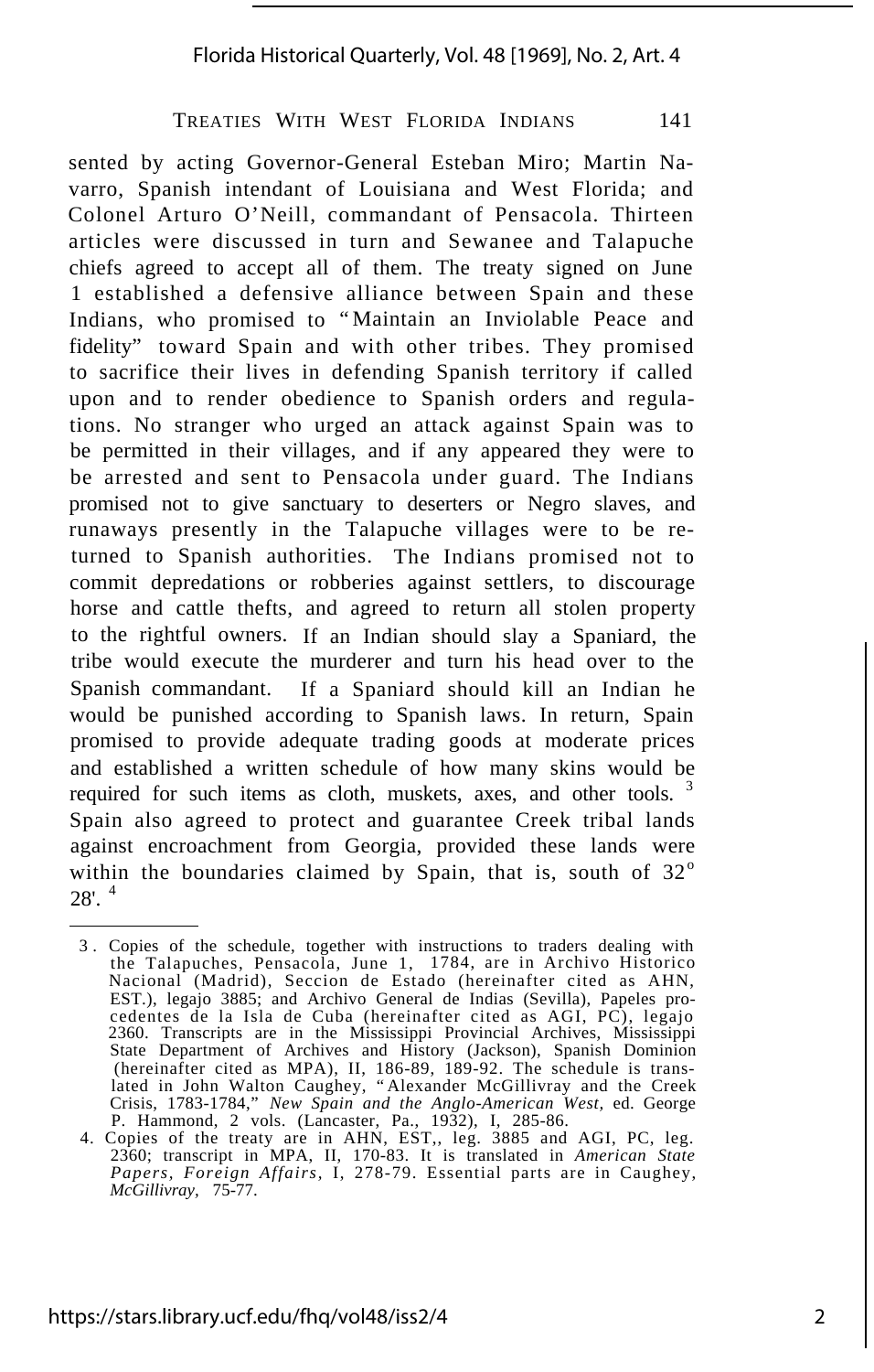As a result of the Pensacola conference, McGillivray was named Spanish commissioner for the Talapuches at a yearly stipend of \$600.<sup>5</sup> Eight Talapuche chiefs received "Great Medals" while "Small Medals" were given to six other chiefs. The Indians were generously supplied with powder, rum, and provisions for the ten-day return journey to their villages. <sup>6</sup> A far-reaching result of the Pensacola treaty was the decision to change Spain's traditional commercial exclusivism and permit a non-Spanish firm, the house of William Panton, Leslie and Company, to have a monopoly of the Indian trade. McGillivray had pointed out that without a certain supply of quality trading merchandise, Spain would be unable to maintain the friendship of the Indians, and he favored Panton.<sup>7</sup>

Miro took satisfaction in the successful conclusion of the first important treaty of his administration, and he wrote, "I have safely concluded the Congress of Pensacola with the Talapuche nation, whose friendship remains well-established by means of the thirteen articles of the convention." <sup>8</sup> But Miro was not content to rest on his laurels: his next step was to win the other southern Indians for Spain and his destination was Mobile.

Three Indian nations were represented in the negotiations at Mobile: the Alibamons, <sup>9</sup> the Choctaws, and the Chickasaws.

<sup>5.</sup> Esteban Miro to Joseph de Ezpeleta, No. 66, New Orleans, August 1, 1784, AGI, PC, leg. 1394, and translated in Dispatches of the Spanish Governors of Louisiana, 5 books of 5 vols. each (W.P.A. typescript translations of Library of Congress photostats from Spanish archives; Tulane University Archives), Book 3, Vol. XIII, 6-9. This important dispatch summarizes the work of Miro at the Pensacola and Mobile conferences

<sup>6.</sup> Caroline Maude Burson, *The Stewardship of Don Esteban Miro, 1782- 1792* (New Orleans, 1940), 53.

<sup>7.</sup> Lawrence Kinnaird (ed.), *Spain in the Mississippi Valley, 1765-1794,* Vols. II-IV, American Historical Association *Annual Report for 1945,* 3 parts (Washington, 1946-1949), Pt. II, xvi. On Panton, see Miro and Navarro to Marques de Sonora (Joseph de Galvez), No. 6, New Orleans, March 24, 1787, AGI, Audiencia de Santo Domingo, leg. 2552; Decision of the Supreme Council of State, San Lorenzo, September 22, 1788, AHN. EST., leg. 3885 *-bis;* Marie Taylor Greenslade, "William Panton," *Florida Historical Quarterly,* XIV (October 1935), 107-29; Jack D. L. Holmes (ed.), *Documentos ineditos para la historia de la Luisiana, 1792-1810* (Madrid, 1963), 236 note.

<sup>8.</sup> Miro to Ezpeleta, No. 63, Mobile, June 28, 1784, AGI, PC, leg. 1394, *and translated* in Dispatches of the Spanish Governors of Louisiana, Book 3, Vol. XIII, 3. Cf. Miro to Joseph de Galvez, New Orleans, July 1, 1784, index of enclosed documents, AHN, EST., leg. 3885.

<sup>9.</sup> On the history of the Alibamon (or Alibamu), see Frederick Webb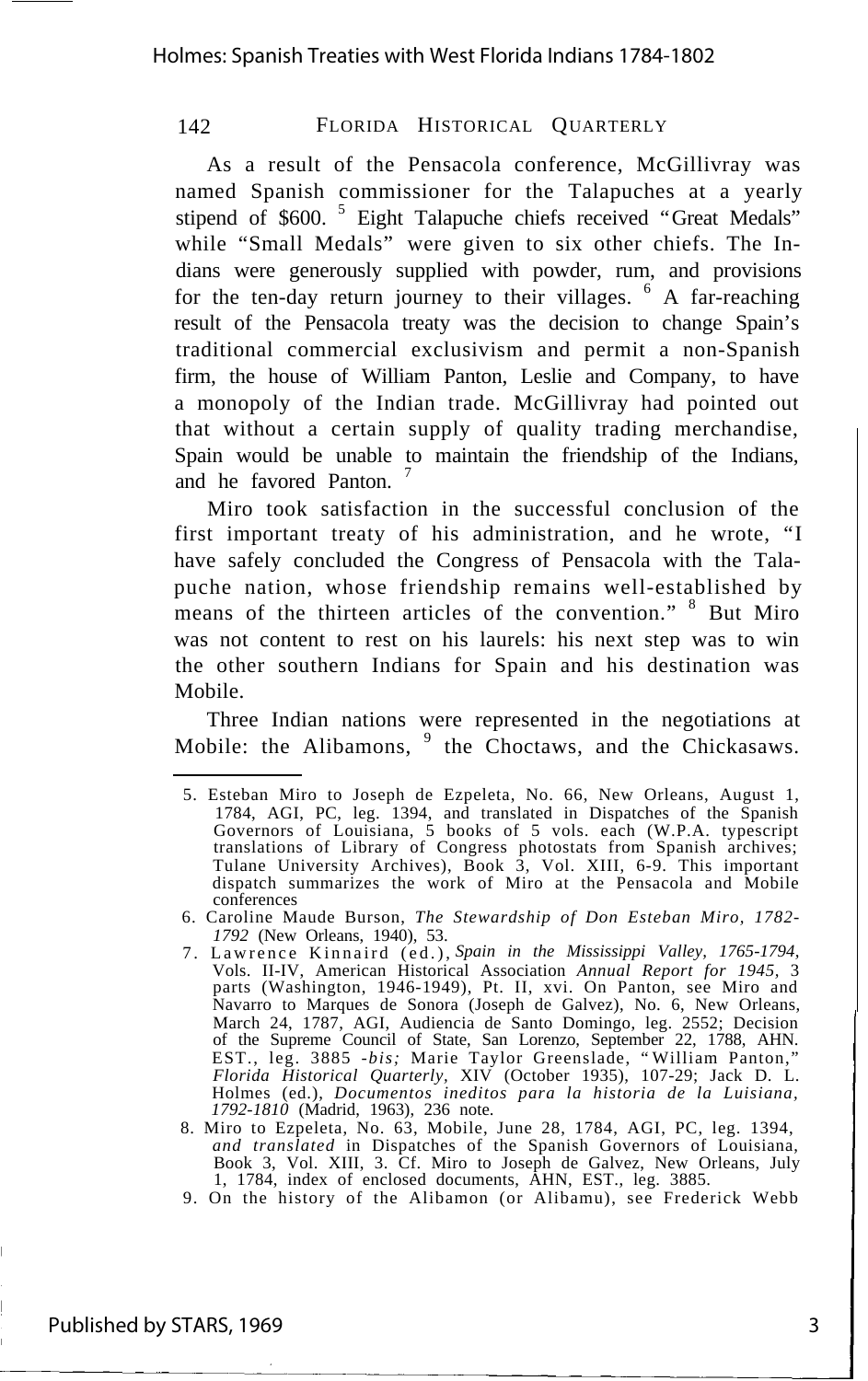# Florida Historical Quarterly, Vol. 48 [1969], No. 2, Art. 4

## TREATIES WITH WEST FLORIDA INDIANS 143

Therefore, there was not one Mobile Treaty but three. <sup>10</sup> The first meetings were held between the three Spanish negotiators-Miro, Navarro, and Lieutenant Colonel Enrique le Gallois Grimarest, the commandant of Fort Carlota of Mobile - and the delegations representing the Alibamons and Chickasaws. Miro was pleasantly surprised to see the large contingent from the latter tribe which had been hostile to Spain during the American Revolution.

On June 21, 1784, the festivities began.  $11$  The Chickasaws appeared solemn, but the Alibamons danced the calumet and seemed quite merry by contrast. "I have called the two Nations together," Miro said, "to speak with you jointly and show that the Spainard does not speak with duplicity as might have appeared had I called you separately. . . . I speak to you as a father to his children." The usual flowery speeches were exchanged, after which the delegates got down to business and discussed the same articles which the Talapuches had agreed to at Pensacola. On June 23, 1784, the treaty was signed on behalf of the ten Alibamon chiefs representing nine villages by Pedro Lujan, the Spanish Indian commissioner to the Alibamons, and by Simon Favre, the interpreter of Indian languages. Miro, Navarro, and Grimarest signed on behalf of Spain. A schedule similar to that established for the Talapuches was also drawn up.  $12$  The Chickasaws, representing six villages, also signed nine articles of agreement on June 23, the gist of which was the same as the other treaties.<sup>13</sup>

Next it was the turn of the Choctaws. Miro was uncertain whether the Choctaws would attend the Mobile meetings, and

Hodge (ed.), *Handbook of American Indians North of Mexico,* 2 vols. (Washington, 1907; reprinted New York, 1959), I, 43-44. Some writers on Indian affairs in the Old Southwest have confused the

<sup>1 0</sup> . Mobile and Pensacola treaties: Jane M. Berry, "Indian Policy of Spain in the Southwest, 1783-1795," *Mississippi Valley Historical Review,* III, (March 1917), 464; Mary A. M. O'Callaghan, "The Indian Policy of Carondelet in Spanish Louisiana, 1792-1797" (unpublished Ph.D. dissertation, University of California, 1942), 32-33. Burson, *Miro,* 53, states the conference began on June 22, 1784, but

<sup>11.</sup>

<sup>12.</sup> minutes of the conferences in MPA, II, 109-24, show otherwise.<br>Copies of the treaty are in AGI, PC, leg. 2360 and AHN, EST., leg.<br>3885; transcript in MPA, II, 125-27. The schedule of prices, applied<br>equally to the Chickasa EST., leg. 3885 and AGI, PC, leg. 2360; transcript in MPA, II, 192-99.

<sup>1 3</sup> . Copies of the treaty are in AGI, PC, leg. 2360 and AHN, EST., leg. 3885; transcript in MPA, II, 162-70.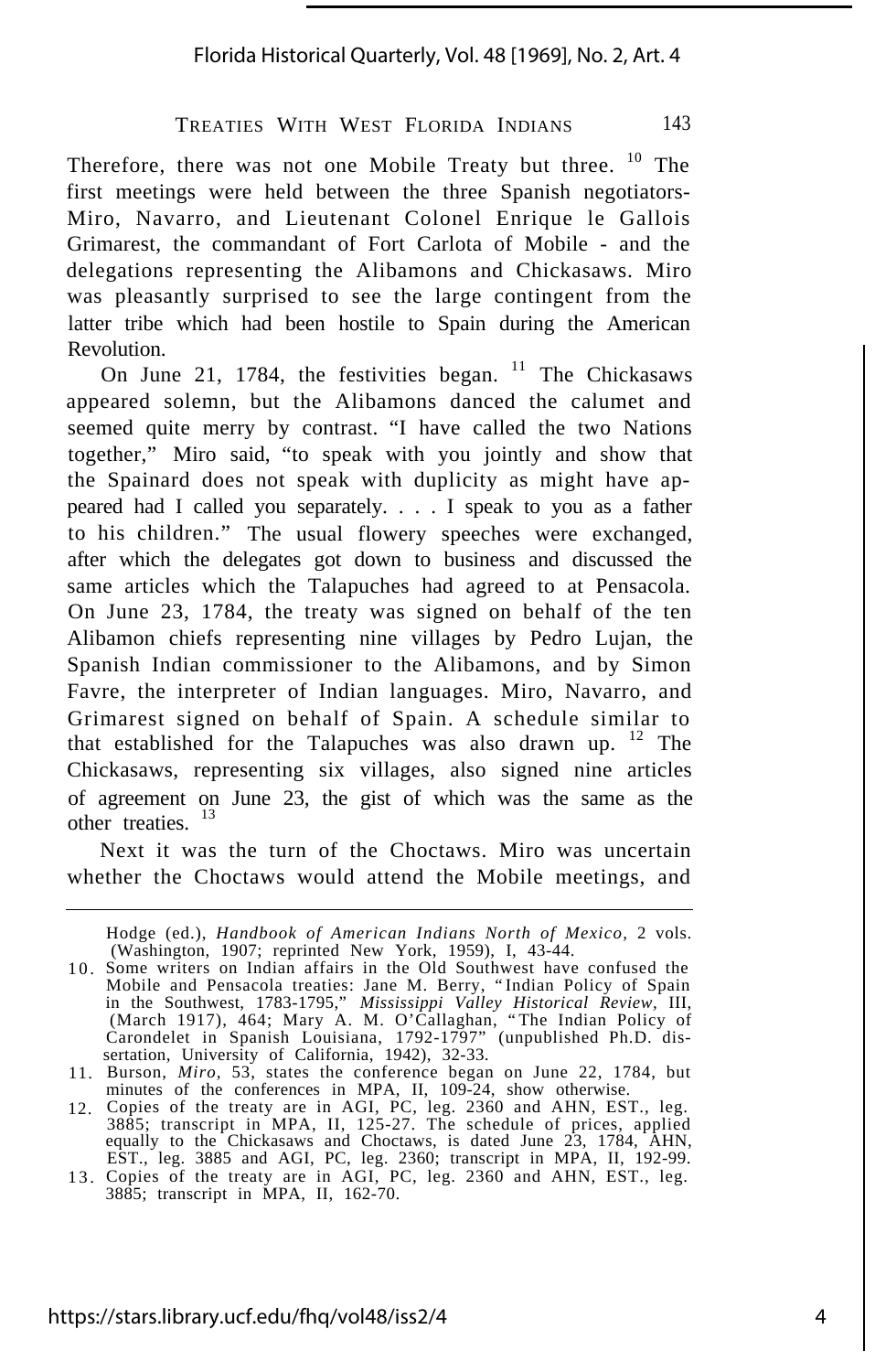on April 15, 1784, he sent Captain Juan de la Villebeuvre to their villages to drum up support for the congress. <sup>14</sup> The Choctaws were among the most powerful and bellicose Indians in West Florida and were often at war with the Creeks, Chickasaws, and even the Caddos of western Louisiana. <sup>15</sup> It would be a significant victory for Miro to bring them into the network of defense alliances. Thus he saw the arrival of 185 great and small medal chiefs and captains representing fifty-nine Choctaw towns as a favorable sign. In the treaty signed on July 14, 1784, the Choctaws agreed to the same articles as had the other Indians with one exception: they insisted that they be issued adequate provisions when they came to Mobile or New Orleans to trade. Miro readily assented to this provision  $16$  and signed the treaty with Lieutenant-Colonel Grimarest. Pedro Juzan, Spanish commissioner for Indians in the Mobile District, and Simon Favre, the Choctaw language interpreter, signed on behalf of the 185 Choctaw chiefs and captains. <sup>17</sup>

Miro had reason to be proud of the work accomplished at Pensacola and Mobile. By economic means Spain had accomplished what earlier diplomacy had failed to do: "erect the Southern Indian tribes into a barrier between the United States and the Spanish empire in North America." <sup>18</sup> The cost at Mobile had been surprisingly low. From June 16 to July 16, the Spanish quartermaster had distributed the following provisions to the Chickasaws, Choctaws, and Alibamons: fifteen tons of fresh bread, almost seven tons of fresh meat, 1,277 pounds of bacon, twenty-seven tons of rice, fourteen tons of beans, 892 barrels of corn, and seventy-one pots of bear fat. <sup>19</sup>

<sup>14.</sup> Miro's instructions to de la Villebeuvre, New Orleans, April 15, 1784, AGI, PC, leg. 2360; transcript in MPA, II, 85-89.

<sup>15.</sup> Hodge, *Handbook of American Indians,* 288-89. On the Choctaw divisions, towns, and chiefs, see Jack D. L. Holmes (ed.), "The Choctaws in 1795," *Alabama Historical Quarterly,* XXX (Spring 1968), 33-49.

<sup>16.</sup> Miro to Ezpeleta, No. 66, New Orleans, August 1, 1784, AGI, PC, leg.

<sup>1394;</sup> Burson, *Miro*, 54.<br>17. Copies of the treaty are in AGI, PC, legs. 15 and 2360 and AHN, EST.,<br>1885; transcript in MPA, II, 129-43. It is printed in Manuel Ser-<br>1880; transcript in MPA, II, 129-43. It is printed in Ma *mitad del siglo xviii* (Sevilla, 1916), 82-85.

<sup>18.</sup> Arthur P. Whitaker, *The Spanish-American Frontier: 1783-1795, The Westward Movement and the Spanish Retreat in the Mississippi Valley* (New York, 1927; reprinted Gloucester, Mass., 1962), 43.

<sup>19.</sup> Reports of Lorenzo Chouriac, *guarda-almacen* (storehouse-keeper),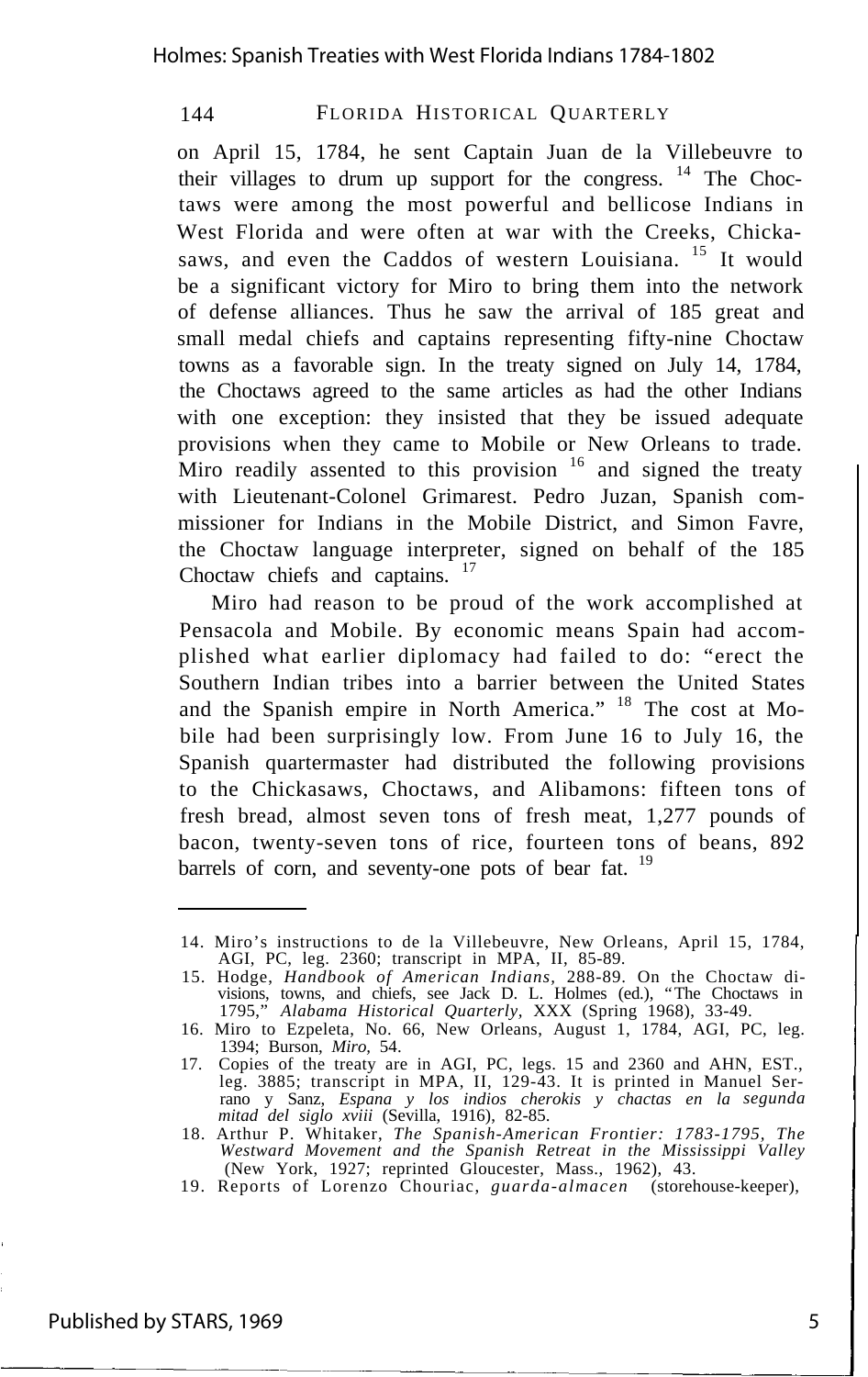As long as the Indians could obtain goods from Panton, the network of alliances with Spain checked the southwestward expansion of the United States, although the policy was not a complete success. That Spain had discovered the key to dealing with the Indians is indicated when Samuel Mitchell, agent for the United States to the Choctaws, wrote in 1798 that to keep the Choctaws peaceful it would be advisable to make use of Panton and his numerous traders.

The Indians took their obligations under the treaties quite seriously, sometimes too much so. When Americans poured into the Tensaw and Tombigbee river valleys of the Mobile District after the American Revolution, the Talapuche and Alibamon warriors threatened to massacre them. It was necessary for Miro to issue a warning to McGillivray and other chiefs not to harm these settlers because they had become loyal Spanish vassals. Apparently the Indians could not distinguish between an American settler loyal to Spain and one loyal to the United States. To prevent the outbreak of hostilities, Mobile commandant Vicente Folch y Juan ordered the construction of Fort San Esteban de Tombecbe on the Tombigbee River as a show of Spanish power and determination to protect the settlements. <sup>21</sup> Nor was the threat against the Mobile District settlers an isolated incident. In the Natchez District bordering the Mississippi, wandering war parties of Talapuche and Choctaw murdered outlying settlements and forced the construction of a frontier stockade at Bayou Pierre.<sup>22</sup> Still, all things considered, the Pensacola and Mobile treaties generally kept the Indians at peace with the settlers and with each other.

The United States realized the value of winning over the same Indians and tried to offset the Spanish head-start by send-

Mobile, July 16, 1784, AGI, PC, leg. 271, and translated in Kinnaird, *Spain in the Mississippi Valley,* II, 102-07. On the significance of the Pensacola and Mobile conferences, see also Navarro to Joseph de Galvez, No. 239, New Orleans, July 27, 1784, AGI, PC, leg. 2360; transcript in MPA, II, 145-62.

<sup>20.</sup> Samuel Mitchell to William Panton, at John Pitchlynn's in the Choctaw Nation, March 13, 1798, Forbes Collection, Mobile Public Library.

<sup>21.</sup> Miro to McGillivray, New Orleans, May 22, 1789, AGI, PC, leg. 2360; Jack D. L. Holmes, "Notes on the Spanish Fort San Esteban de Tombecbe," *Alabama Review,* XVIII (October 1965), 281-82.

<sup>22.</sup> Jack D. L. Holmes, *Gayoso: the Life of a Spanish Governor in the Mississippi Valley, 1789-1799* (Baton Rouge, 1965; reprinted Gloucester, Mass., 1968), 144.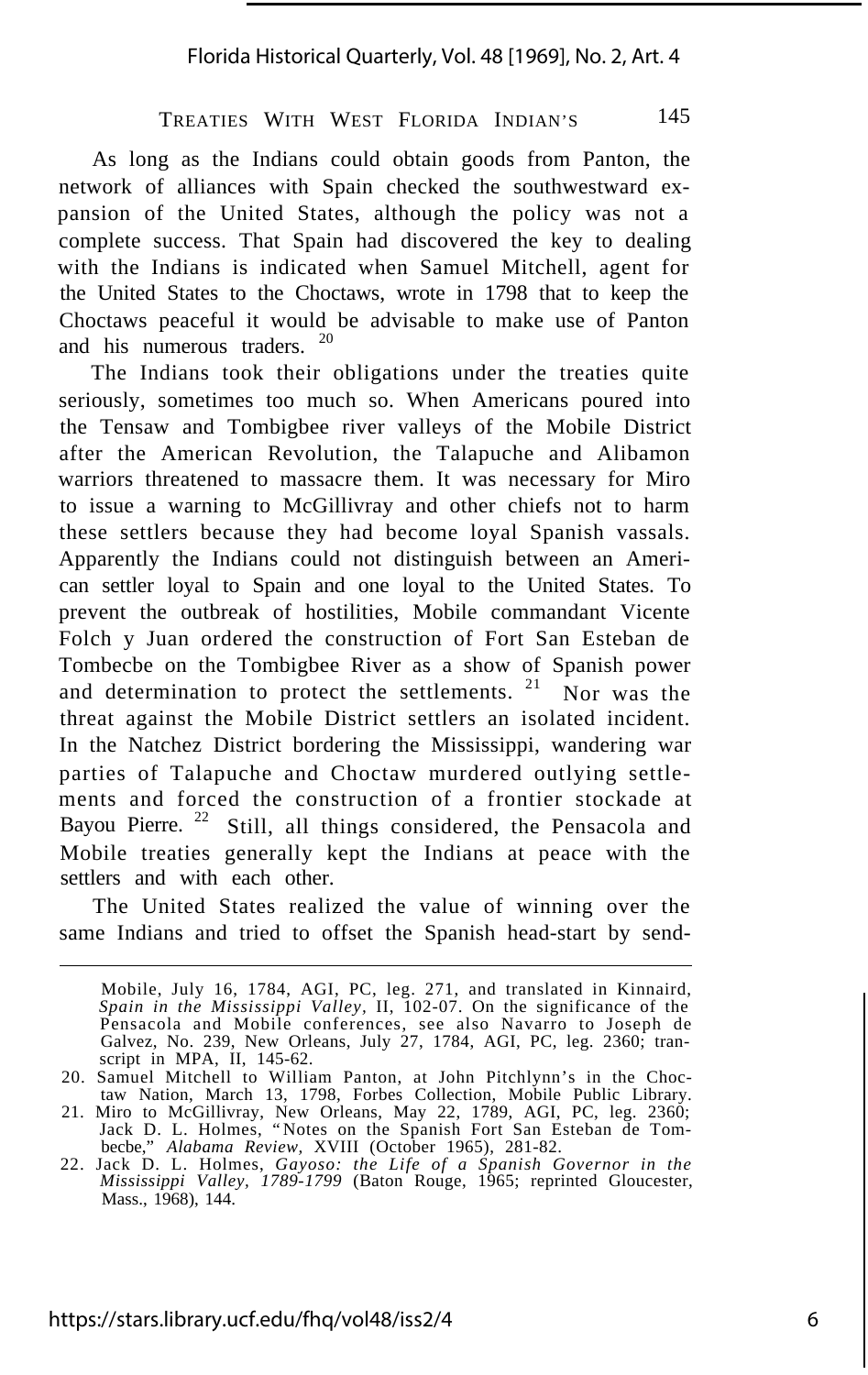ing Indian agents to persuade the tribes to accept American presents and sign alliances with the United States. The Cherokees, who had not been included in the Pensacola or Mobile treaties and whose villages obviously lay in territory claimed by the United States, were persuaded to sign treaties in 1785 and 1791. In 1790 McGillivray was invited to come to New York where he signed an unpopular treaty ceding some of the Creek lands to the United States, while he accepted a brigadier's commission and an annual pension three times what Spain had been paying him. <sup>23</sup>

Governor William Blount of the Southwest territory was named acting Superintendent for Indian Affairs in the Southern District; General James Robertson of Nashville served as agent to the Chickasaws; Leonard Shaw worked with the Cherokees; and James Seagrove labored among the Creeks. The policy of the United States toward these Indians was "to prevent their forming any alliance with the hostile tribes north of the Ohio River, to extend American control gradually into the Indian country, and to promote trade." <sup>24</sup>

Francisco Luis Hector, Baron de Carondelet, who succeeded Miro as governor-general of Louisiana and West Florida in December 1791, moved to check these American gains. General Robertson wrote Carondelet in 1792 that the United States was about to conclude a treaty with the Choctaws and Chickasaws which would "promote peace and tranquility."  $25$  Although Spanish officials complained to the Americans about their signing treaties with tribes already under the protection of Spain, <sup>26</sup> the Spaniards realized there was little they could do to

<sup>23.</sup> Whitaker, *Spanish-American Frontier,* 133-39; Caughey, *McGillivray,* 40-46.

<sup>24.</sup> Kinnaird, *Spain in the Mississippi Valley,* Pt. III, xiv. See also Randolph C. Downes, "Indian Affairs in the Southwest Territory, 1790- 1796," *Tennessee Historical Magazine,* Series II, Vol. III (January 1937), 240-68; Robert S. Cotterill, "Federal Indian Management in the South, 1789-1825," *Mississippi Valley Historical Review,* XX (December 1933), 333-52; *American State Papers,* Class II: *Indian Affairs,* I, 246-50.

<sup>25.</sup> Robertson to Carondelet, Nashville Territory, May 25, 1792, Kinnaird, *Spain in the Mississippi Valley,* Pt. III, 40-41.

<sup>26.</sup> Gayoso to William Blount, Walnut Hills, July 21, 1793, AGI, PC, leg. 208; translated in D.C. and Roberta Corbitt (trans. and ed.), "Papers from the Spanish Archives relating to Tennessee and the Old Southwest," *Publications* of the East Tennessee Historical Society, No. 34 (1962), 91-94.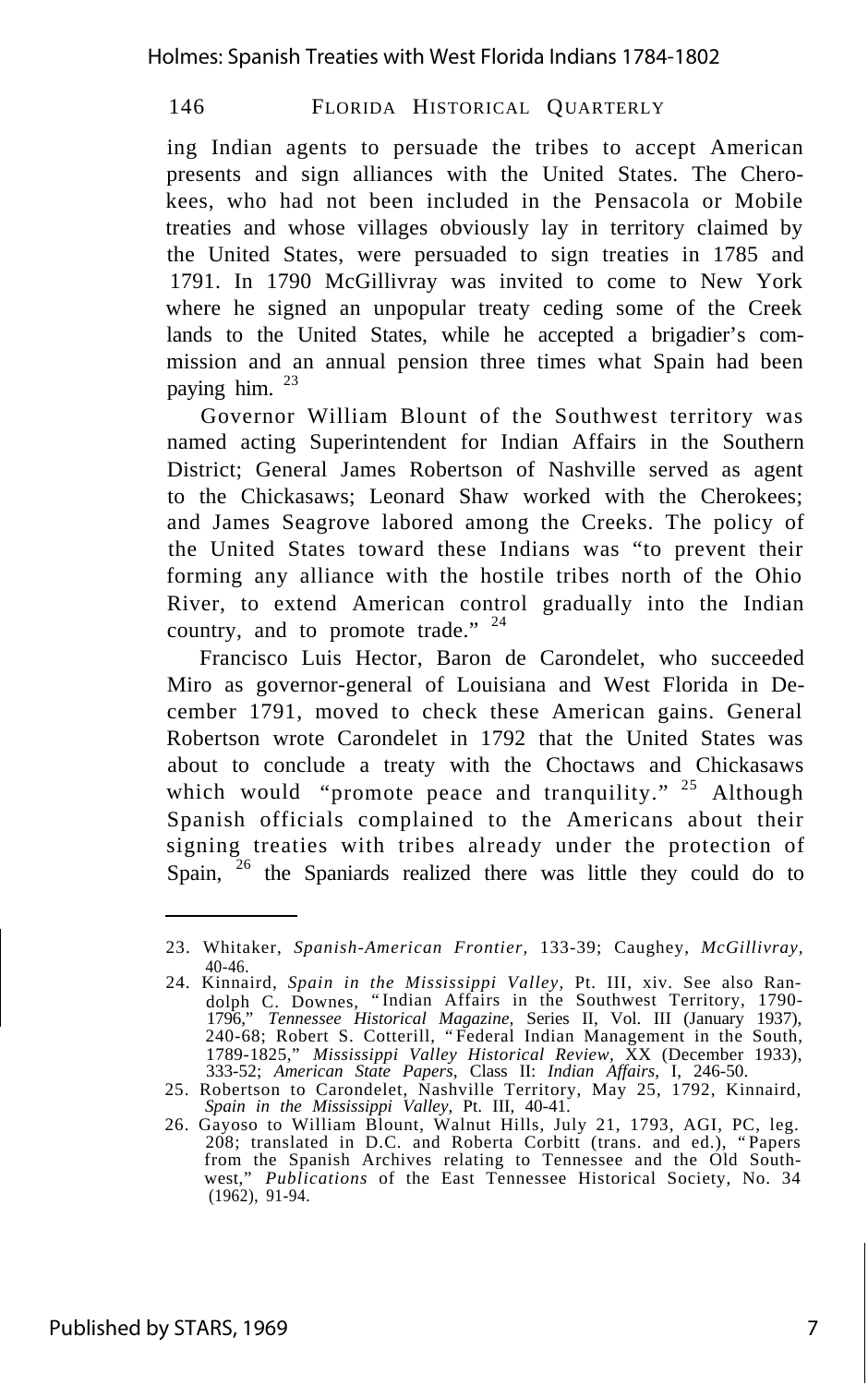stop them because they considered the Indians independent nations.

Carondelet did try to block the execution of these treaties, however, and in March 1792, he sent Captain Pedro Olivier to the Creek villages to whip up opposition to the drawing of the boundary line agreed upon at the Treaty of New York. Olivier's task was not difficult, inasmuch as the treaty was highly unpopular among the Creeks, and when Olivier promised them Spanish support if they would refuse to part with a single foot of land to the United States, the Creeks refused to go along with the American commissioners.<sup>27</sup>

Next Carondelet persuaded McGillivray to come to New Orleans where, on July 6, 1792, he signed a treaty guaranteeing all Creek lands as they had existed at the time of the Pensacola Treaty of 1784. The Creeks would give the Americans who had settled on their lands two months to retire. If they did not do so, Spain would provide the Creeks with arms and powder "not only to defend their territories, but also to recuperate the usurped lands." <sup>28</sup>

While Olivier and Carondelet thus neutralized American influence among the Creeks, Captain Juan de la Villebeuvre attended the Muscle Shoals conference where the American commissioners were trying to develop an alliance with delegates from the Creeks, Choctaws, Chickasaws, and Cherokees.  $2^{\overline{9}}$  Because the Cherokees had been left out of the earlier treaties, Carondelet, in 1792, invited one of the leading chiefs, Bloody Fellow, to come to New Orleans. Accompanied by his son, the Cherokee chief listened to Carondelet and Gayoso and agreed to send delegates to a "summit conference" the following year. Although the treaties of Hopewell (1785) and Holston (1791) had tied the Cherokees to the United States, Carondelet felt that Spain

<sup>27.</sup> Seagrove to President (Washington) of the U.S., Rock Landing, on the River Oconee in Georgia, July 5, 1792, *American State Papers,* Class II: *Indian Affairs,* I, 304; Berry, "Spanish and Indian Policy," 470-71. Olivier had been named commissioner to the Creeks by royal order of October 1791 at an annual salary of \$800. Salaries of Louisiana government officials, *c.* 1795, AGI, PC, leg. 184-A.<br>28. A copy of the treaty dated New Orleans, July 6, 1792, is in the Ban-

croft Library (Berkeley), Louisiana Collection, Box 3, folder 231. It is also translated in Kinnaird, *Spain in the Mississippi Valley,* Pt. III, 57-58.

<sup>29.</sup> Carondelet's instructions to de la Villebeuvre, New Orleans, April 4, 1792, AGI, PC, leg. 18.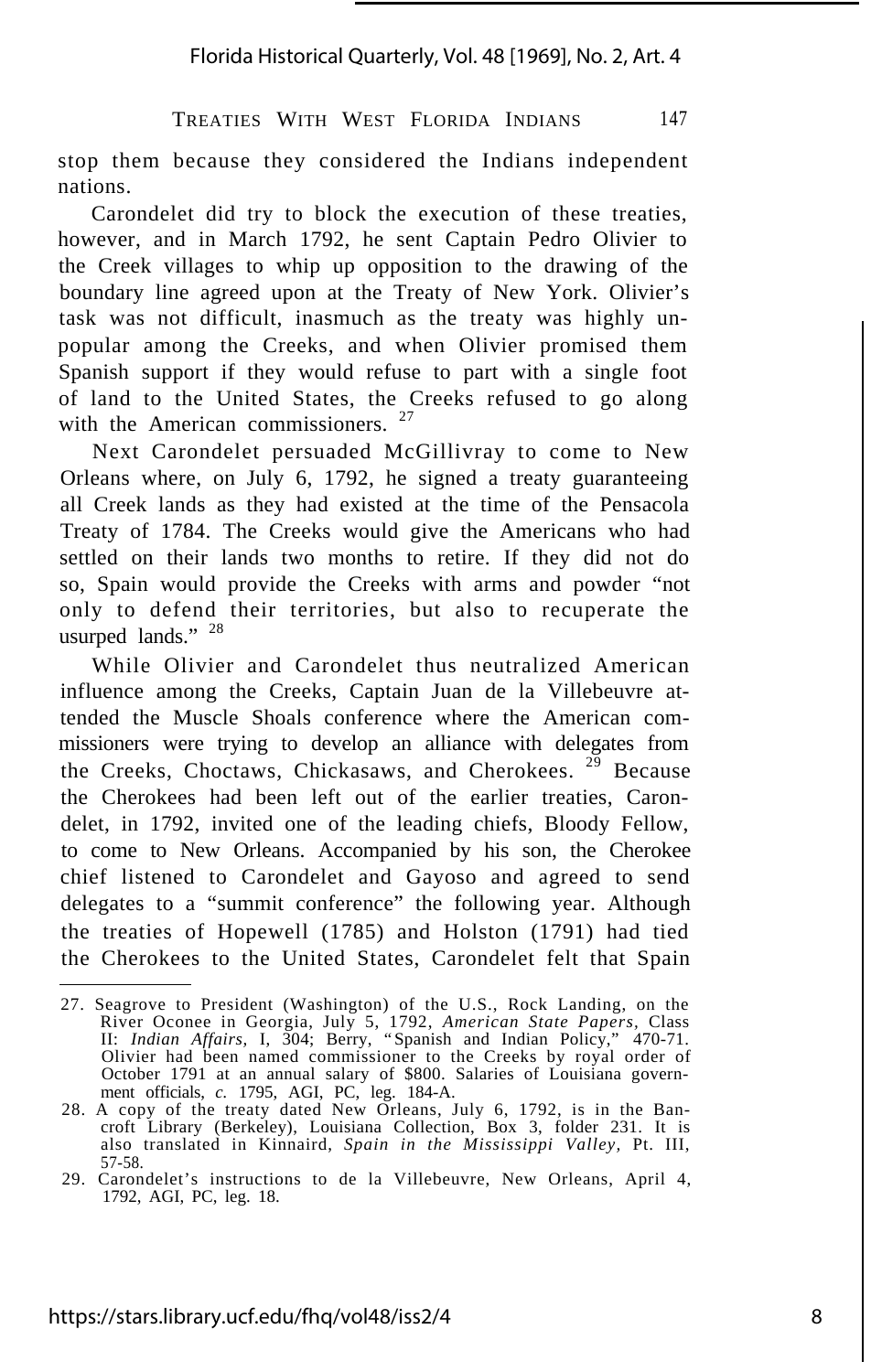could play the same game that the United States had played by signing treaties with those nations under Spanish protection.<sup>30</sup>

Governor Manuel Gayoso de Lemos of the Natchez District conferred with the pro-American Chickasaw chief Piomingo<sup>31</sup> in April 1792 and did his utmost to win him over to Spain by offering him Spanish arms for defense. Piomingo left Natchez content with the hospitality, presents, and promises, and agreed to attend a full-scale conference the following year. <sup>32</sup> Franchimastabe, an important Choctaw chief who had signed the Mobile Treaty in 1784, was also persuaded to join a Choctaw delegation, thanks to the excellent work of Gayoso's adjutant, Stephen Minor. <sup>33</sup> From October 26 through October 28, 1793, great and small medal chiefs, warriors, women, and children from the Alibamon, Creek, Choctaw, Chickasaw, and Talapuche nations met with Gayoso at the Spanish post of Nogales, located at the confluence of the Yazoo and Mississippi rivers near presentday Vicksburg. Although the Cherokees had not sent delegates, "being engaged in a campaign against the United States," their interests were represented by five chiefs of the Creek, Talapuche, and Alibamon nations. <sup>34</sup>

The Treaty of Nogales was the most significant accomplishment in Spanish-Indian relations for West Florida. The "treaty of friendship and guarantee" contained nineteen articles, the most important of which was Article IV: "The Chickasaw, Creek, Talapuche, Alibamon, Cherokee and Choctaw nations make an offensive and defensive alliance, so that generally and particularly they promise to consider each other as part of their own nation, to render them aid reciprocally and not to take any essential step that may affect the security and preservation of each one without consulting the others." Spain guaranteed the boundaries of the signatory tribes and promised to protect them against encroachment in the areas over which Spain held dominion.

<sup>30.</sup> Arthur P. Whitaker, "Spain and the Cherokee Indians, 1783-98," *North Carolina Historical Review,* IV (July 1927), 252-69.

<sup>31.</sup> Piomingo was known to the Spaniards as Taboca, to the English as Captain Snagle, and to the Americans as Mountain Leader. Holmes, *Documentos de Luisiana,* 209-10 note.

<sup>32.</sup> Gayoso to Carondelet, No. 2, confidential, Natchez, April 14, 1792, AGI. PC, leg. 2353. 33. Holmes, *Gayoso,* 146-47.

<sup>34.</sup> Whitaker, "Spain and the Cherokee Indians," 260-61.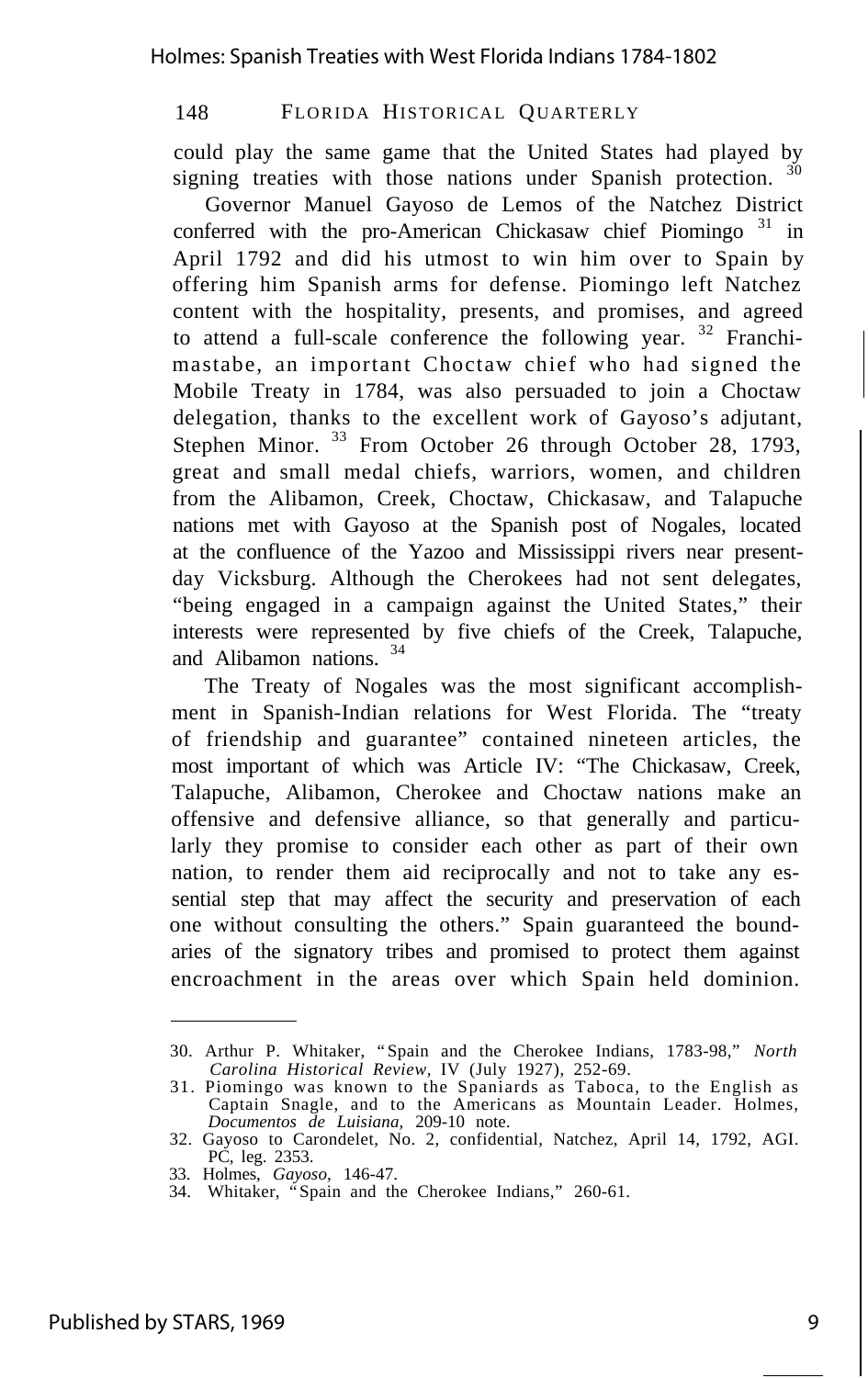## Florida Historical Quarterly, Vol. 48 [1969], No. 2, Art. 4

# TREATIES WITH WEST FLORIDA INDIANS 149

Annual presents would be given the Chickasaws on the bank of the Mississippi (presumably at the Chickasaw Bluffs); to the Creeks, Talapuches, and Cherokees, at Pensacola; to the Alibamon at Mobile. The Choctaws would select their distribution center at a later date. Spanish Indian commissioners would be welcomed in the Indian villages and towns and serve as liaison between the red men and their white protectors. <sup>35</sup> This was particularly important, inasmuch as these Indian commissioners could prevent the renewal of American efforts to win back the Indians.

Unfortunately for Spain, the Indians did not honor all the terms of the treaty. Traditional rivalry between the Chickasaws and the Talapuches had broken out into war in 1793 and again in 1795, and Spain was in the ironic position of supplying both sides with arms, although Gayoso and Carondelet were finally able to stop hostilities by careful diplomacy with the war chiefs. <sup>36</sup> James Seagrove, on an expedition to Tuckaubatchee in November 1793, tried to persuade the Creeks to live up to their New York treaty, but the hostility of the Creeks, emboldened by Spanish promises of aid, forced him to flee for his life. <sup>37</sup> Although Spain had increased its expenses on Indian affairs from a mere \$4,000 in 1769, to \$55,209 in 1794, comprising ten per cent of her total expenditures in Louisiana and West Florida, she had accomplished the goal of creating a vast Indian barrier against the United States.<sup>38</sup> Although some historians have claimed Spanish policy was a failure,  $3^{9}$  is must be admitted that when the United States, thanks to the Treaty of San Lorenzo (1795), moved to the thirty-first parallel in West Florida she

<sup>35.</sup> Five original copies of the Nogales Treaty are in AGI, PC, leg. 2353. Additional copies are in legs. 121 and 2363, and in AHN, EST., leg. 3898. It is printed in Serrano y Sanz, *Espana y los indios,* 91-92; sum-maries are in Gayarre, *Louisiana,* 328-29, and Holmes, *Gayoso,* 150-54. See also Thomas R. Hay, "Treaty of Nogales," *Dictionary of American Biography,* ed. James Truslow Adams, 5 vols. (New York, 1940), III, 136.

<sup>36.</sup> Carondelet to Juan de la Villebeuvre, New Orleans, March 25, 1795, AGI, PC, leg. 22; Knoxville Gazette, October 2, 1795; Berry, "Indian Policy of Spain," 474-75.

<sup>37.</sup> Daniel M. Smith, "James Seagrove and the Mission to Tuckaubatchee, 1793," *Georgia Historical Quarterly,* XLIV (March 1960), 41-55. 38. Holmes, *Gayoso,* 154.

<sup>39.</sup> See for example, Ray Allen Billington, *The Westward Movement in the United States* (Princeton, 1959), 33: ". . . the Indian alliances soon collapsed. . . . '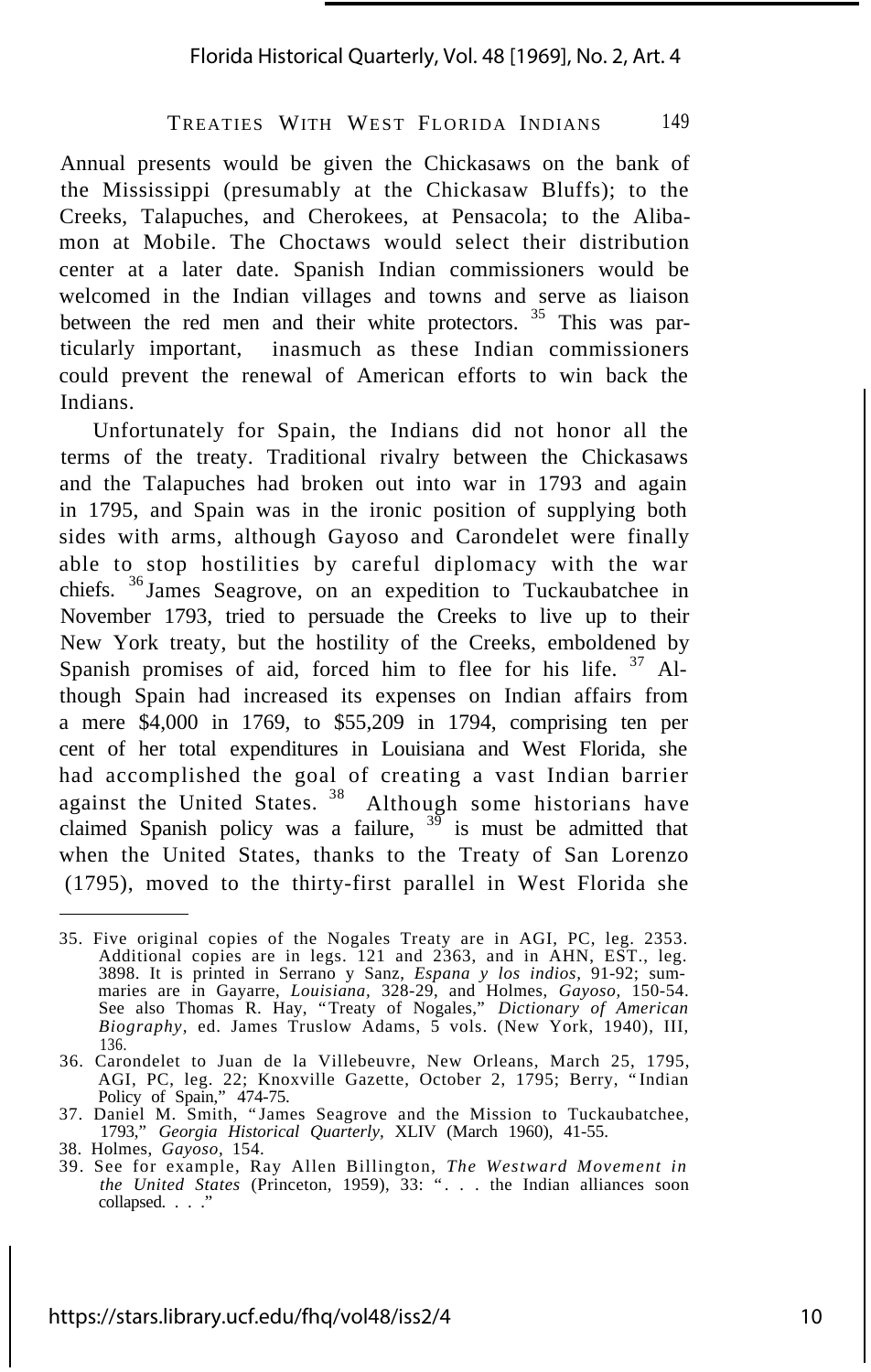encountered stiff opposition from those Indians still loyal to Spain.  $40$ 

The Seminole Indians opposed both Spain and the United States, however, and under the direction of William Augustus Bowles, self-styled Director-General of the State of Muskogee, <sup>41</sup> they attacked and captured Panton's storehouse at St. Marks in 1792. <sup>42</sup> In May 1800, Bowles forced the surrender of Fort San Marcos itself. A full-scale naval and land expedition under the command of Folch recovered St. Marks and placed a bounty on the head of Bowles. The American agent among the Creeks, Benjamin Hawkins, also opposed Bowles and suggested that the Creeks capture the adventurer and turn him over to Spanish officials. Bowles was captured by a band of Upper Creeks, taken to Havana, and imprisoned. He died in 1805, but he left behind him a legacy of Seminole hatred toward the United States. <sup>43</sup>

Seminole hostility toward Spain was also demonstrated when a band of Seminoles and Lower Creeks attacked the boundary commission encamped near the confluence of the Chattahoochee and Flint rivers in 1799. Although Bowles had not yet returned to West Florida at the time, the Seminoles apparently expected him to arrive soon and were emboldened in their hostility. <sup>44</sup> To nullify the influence of Bowles among the Seminoles, Lieutenant-Colonel Jacobo Dubreuil, commandant of St. Marks, called twenty-two chiefs of the Miccosukee and other Seminole villages to a conference, where on August 20, 1802, they agreed to twelve articles. The Indians agreed to give up their Spanish and Negro slave prisoners in West Florida and near St. Augustine in East Florida. They promised not to give aid or support to Bowles; contrariwise they agreed to expel him from their villages and to allow Spanish troops to chase him from the land. The Span-

<sup>40.</sup> Holmes, *Gayoso,* 174-75, 194, 235-37.

<sup>41.</sup> J. Leitch Wright, Jr., *William Augustus Bowles, Director General of*

*the Creek Nation* (Athens, 1967). 42. Lawrence Kinnaird, "The Significance of William Augustus Bowles' Seizure of Panton's Apalachee Store in 1792," *Florida Historical Quarterly,* IX (January 1931), 156-92.

<sup>43.</sup> Jack D. L. Holmes, *Honor and Fidelity, the Louisiana Infantry Regi-ment and the Louisiana Militia Companies, 1766-1821* (Birmingham, 1965), 72.

<sup>44.</sup> Jack D. L. Holmes, "The Southern Boundary Commission, the Chattahoochee River, and the Florida Seminoles, 1799," *Florida Historical Quarterly,* XLIV (April 1966), 312-41.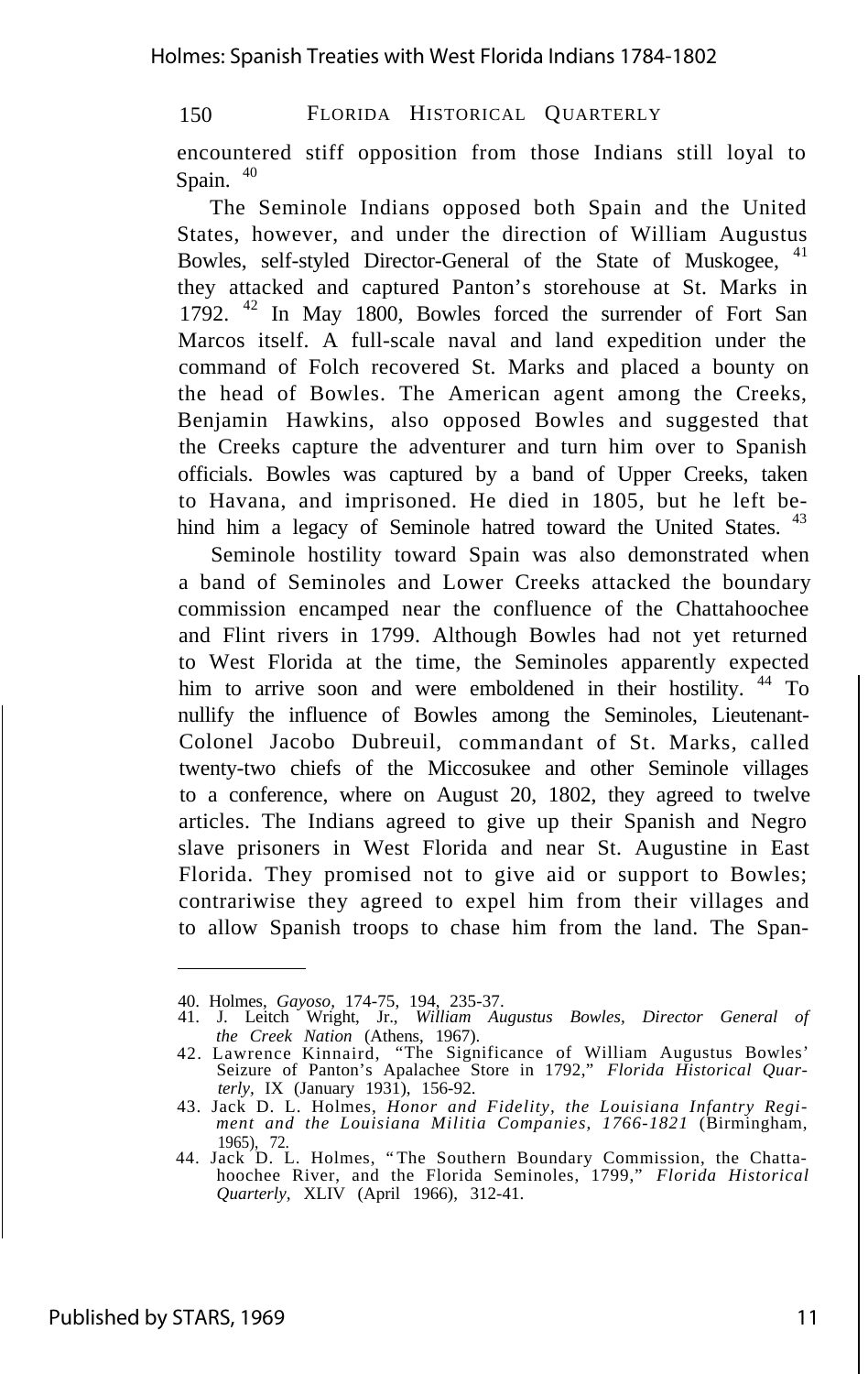iards agreed to reestablish a trading post supplied with adequate goods at a fair price in exchange for pelts and livestock brought in by the Indians to trade. The Indians agreed to have nothing to do with ships plying the Florida coast from Pensacola to St. Augustine unless they were authorized by the Spanish commandant, and they promised to bar all strangers and unauthorized traders from their villages. <sup>45</sup> The treaty was probably more popular with Spain than with the Seminoles; "some accepted it in good faith, most were apathetic, while a sizable minority was not even represented at St. Marks," concludes one historian. <sup>46</sup>

The other type of treaty signed between Spain and the West Florida Indians involved the cession of strategic bits of land on which Carondelet constructed frontier forts to protect the Indians, to maintain a trading post, and to prevent incursions from the United States. In 1789 when the South Carolina Yazoo Company persuaded the Georgia legislature to grant them 10,000,000 acres of land in West Florida, <sup>47</sup> Governor Gayoso led an expedition to the Walnut Hills (Nogales) where, from March 23 to May 10, 1791, he supervised the clearing of brush and the construction of Fort Nogales dominating the Mississippi River. This would become one of Spain's most important defensive bastions on the river.  $48$ 

The Choctaws complained that the fort was on their hunting lands and demanded that the Spanish governor remove it at once. Gayoso sent Stephen Minor on two missions to the Choctaw villages in 1791 and 1792, the result of which was to persuade Franchimastabe and other Choctaw chiefs to join with Chickasaw delegates at a conference in Natchez. They arrived at Cole's Creek on May 10, 1792, and four days later agreed to sign the Treaty of Natchez by which they ceded the Walnut Hills to Spain for \$2,000 in presents. Adding the \$500 in entertainment expenses, Gayoso proudly wrote that Spain had

<sup>45.</sup> Preliminary Treaty of Peace, Fort San Marcos de Apalachee, August 20, 1802, AGI, PC, leg. 142-B.

<sup>46.</sup> Wright, *Bowles,* 155.

<sup>47.</sup> Charles H. Haskins, "The Yazoo Land Companies," *Papers* of the American Historical Association, V, Part 4 (1891), 66; Gayoso to Carondelet, No. 34, Natchez, April 6, 1792, AGI, PC, leg. 152.

<sup>48.</sup> Holmes, *Gayoso,* 145-46.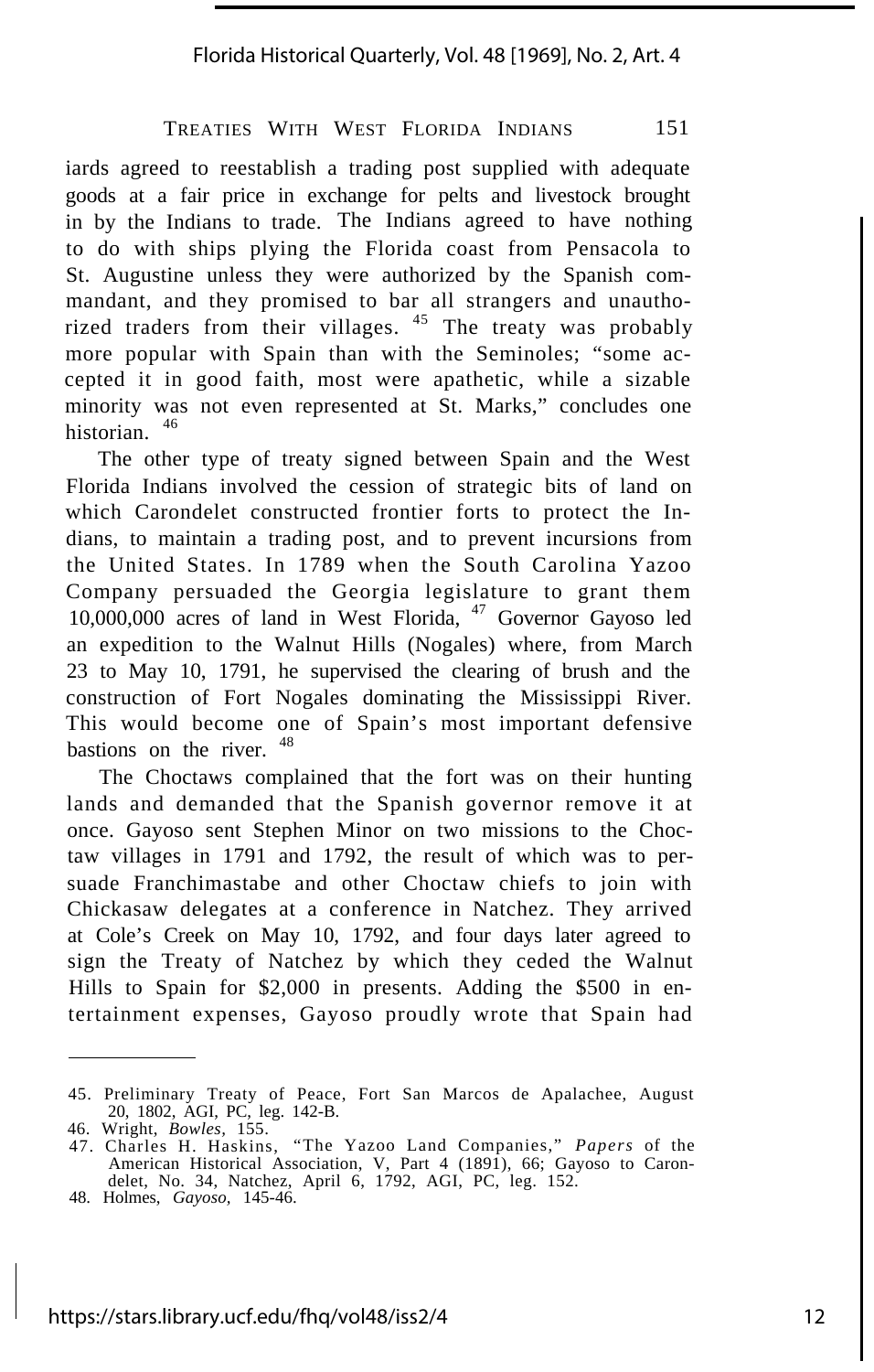gained a vital military post and had kept the Indians happy at the same time.  $49$ 

When Bloody Fellow, the Cherokee chief, visited Gayoso in 1792, he urged the establishment of Spanish forts at Muscle Shoals and on the site of the old French Fort Tombecbe. <sup>50</sup> Juan de la Villebeuvre, the Spanish commissioner to the Choctaws, gained the consent of that tribe also, and on May 10, 1793, signed the Treaty of Boukfouka. Twenty-four great and small medal Choctaw and Chickasaw chiefs were represented by the interpreter, Simon Favre, and Thomas Price, who joined de la Villebeuvre and two other Spaniards in signing the treaty.  $51$  For less than \$1,000 Spain had acquired thirty square arpents of land on which a fort was constructed the following year and named Fort Confederation in honor of the alliance signed at Nogales in October 1793. The Treaty of Mobile was reaffirmed, and Spain promised to establish a trading post to supply the Choctaws with their needs. Fort Confederation was demolished and the post evacuated in the spring of 1797, in keeping with the terms of the Treaty of San Lorenzo, signed two years earlier.  $52$ 

The Chickasaw Bluffs cession of June 20, 1795, enabled Governor Gayoso to obtain six square miles of land in what is today

<sup>49.</sup> *Ibid.,* 146-50. Copies of the treaty are in AGI, PC, legs. 1446 and 2353; and enclosed in Carondelet to Conde de Floridablanca, No. 28, confidential, New Orleans, May 22, 1792, AHN, EST., leg. 3898. It is<br>printed in Manuel Serrano y Sanz (ed.), *Documentos historicos de la*<br>*Florida y la Luisian* lish translation with the date mistakenly given as May 14, 1790, is in *American State Papers, Foreign Relations,* I, 280.

<sup>50.</sup> Carondelet to Conde de Aranda, No. 23, confidential, New Orleans, No-vember 20, 1792, AHN, EST., leg. 3898; Carondelet to Las Casas, No. 57, confidential, New Orleans, November 20, 1792, AGI, PC, leg. 2353. Old French Fort Tombecbe is located near Epes, Alabama, just north of Livingston where U.S. highway 11 crosses the Tombigbee River.

<sup>51.</sup> A copy of the treaty is enclosed with Carondelet's supporting letter to Duque de Alcudia (Manuel de Godoy), confidential, New Orleans, June 11, 1793, AHN, EST., leg. 3898. It is printed in Serrano y Sanz, *Espana y los indios,* 90.

<sup>52.</sup> Carondelet to Alcudia, No. 24, confidential, New Orleans, January 18, 1794, AGI, Audiencia de Santo Domingo, leg. 2531; Carondelet to Al-cudia, No. 10, confidential, New Orleans, June 11, 1793, AHN, EST., leg. 3898. For Antonio Palao's plans of Fort Confederation in the AGI, see Jack D. L. Holmes, "Maps, Plans and Charts of Colonial Alabama in French and Spanish Archives," *Alabama Historical Quarterly,* XXVII (Spring-Summer 1965), 20-21. On the evacuation, see Juan Ventura Morales to Pedro Varela y Ulloa, No. 9, confidential, New Orleans, March 31, 1797, AHN, EST., leg. 3902; Arthur P. Whitaker, *The Mississippi Question, 1795-1803, a Study in Trade, Politics and Diplomacy* (New York, 1934), 54-56.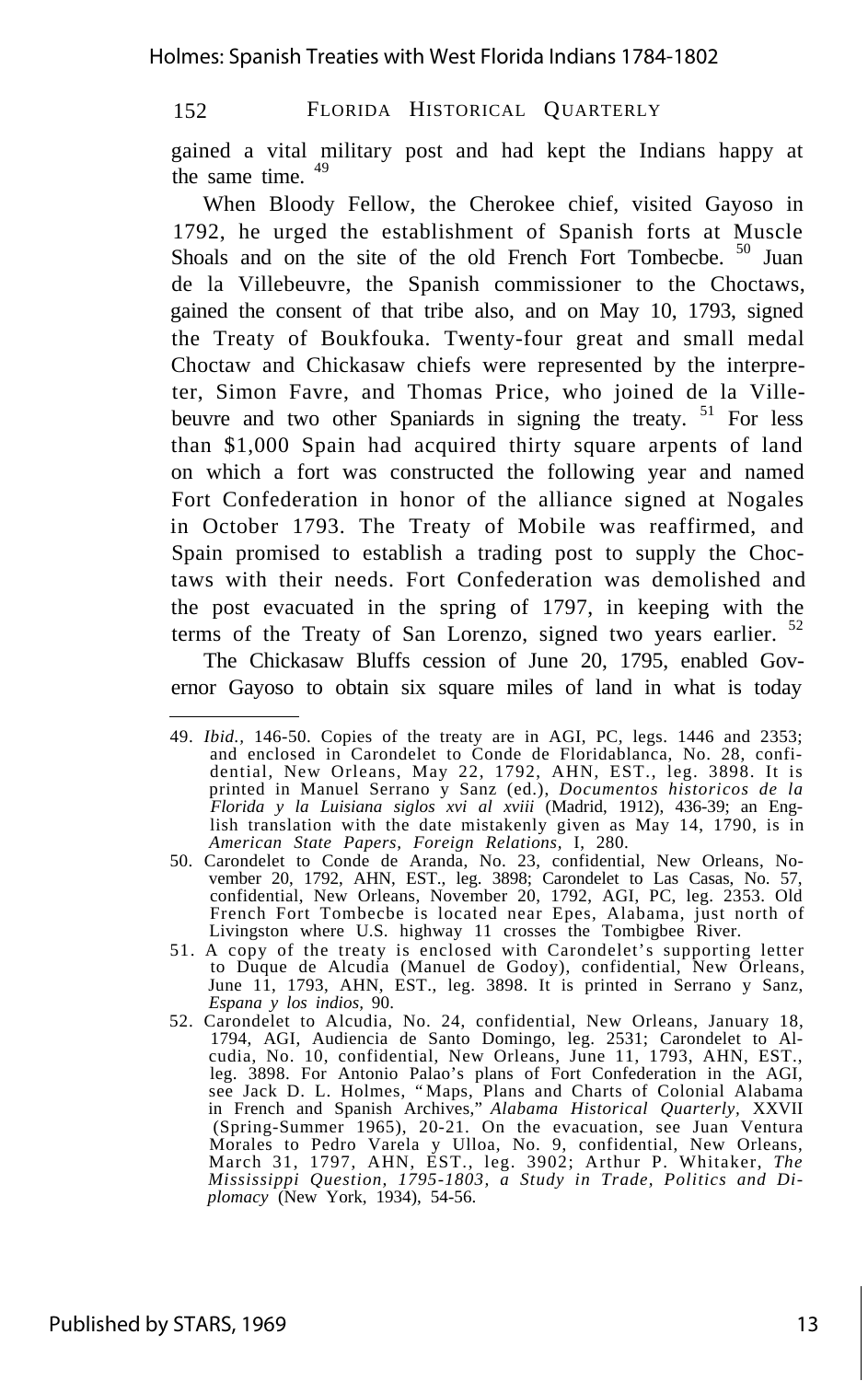down-town Memphis. While Benjamin Fooy, Spanish interpreter and agent to the Chickasaws, worked for the consent of the tribe, a pro-Spanish Chickasaw chief named Ugulayacabe visited Gayoso and listened to his proposition that the Indians permit Spain to establish a trading post on the bluffs protected by a military force and a fort.

Without having received prior permission from the Chickasaws, but apparently confident of success, Gayoso personally led an expedition of the Spanish squadron of the Mississippi to a strip of land on the west bank of the Mississippi opposite the Chickasaw Bluffs, where on May 20, 1795, he established Campo de la Esperanza (near present-day Hopefield, Arkansas). Ten days later he celebrated his birthday by hoisting the Bourbon banner over the bluffs as the artillery of the land and naval batteries fired salutes. Work was immediately begun on Fort San Fernando de las Barrancas. On June 20, 1795, Fooy accompanied Payehuma and Ulathaupaye (William Glover), leading pro-SpaniGhickasaw chiefs, as they signed at the bottom of a map indicating the boundaries of the cession which they consented to in the name of the entire Chickasaw nation. <sup>53</sup>

Despite outraged protests from Washington and the frontier capitals, and despite threats to dislodge the Spaniards by force if they failed to evacuate the fort immediately, Gayoso employed his squadron and urged the engineer, Juan Maria Perchet, to complete the fortifications. Spain remained in control of this strategic post where the Chickasaws received their annual presents until March 1797, when, in accordance with the Treaty of San Lorenzo, the fort was dismantled and moved to the west bank, much to the chagrin of the pro-Spanish Chickasaw chiefs who felt betrayed.  $54$ 

<sup>53.</sup> Copies of the treaty are in AHN, EST., legs. 3899 and 3902; AGI, PC, leg. 2354; Archivo General de Simancas, Mapas, XIX-45; and MPA, V, 887. It has been published in Jack D. L. Holmes, *Gallant Emissary: The Political Career of Manuel Gayoso de Lemos in the Mississippi Valley, 1789-1799* (Ann Arbor, 1959), 87; and Holmes, *Documentos de Luisana,* appendix. For details behind the Spanish-American rivalry for control of the Chickasaw Bluffs, see Jack D. L. Holmes, "Spanish-American Rivalry over the Chickasaw Bluffs, 1780-1795," *Publications* of the East Tennessee Historical Society, No. 34 (1962), 26-57; Whitaker, *Spanish-American Frontier,* 213-16.

<sup>54.</sup> Jack D. L. Holmes, "Three Early Memphis Commandants: Beauregard, Deville Degoutin, and Folch," *Papers* of the West Tennessee Historical Society, XVIII (1964), 5-38; and "The Ebb-Tide of Spanish Military